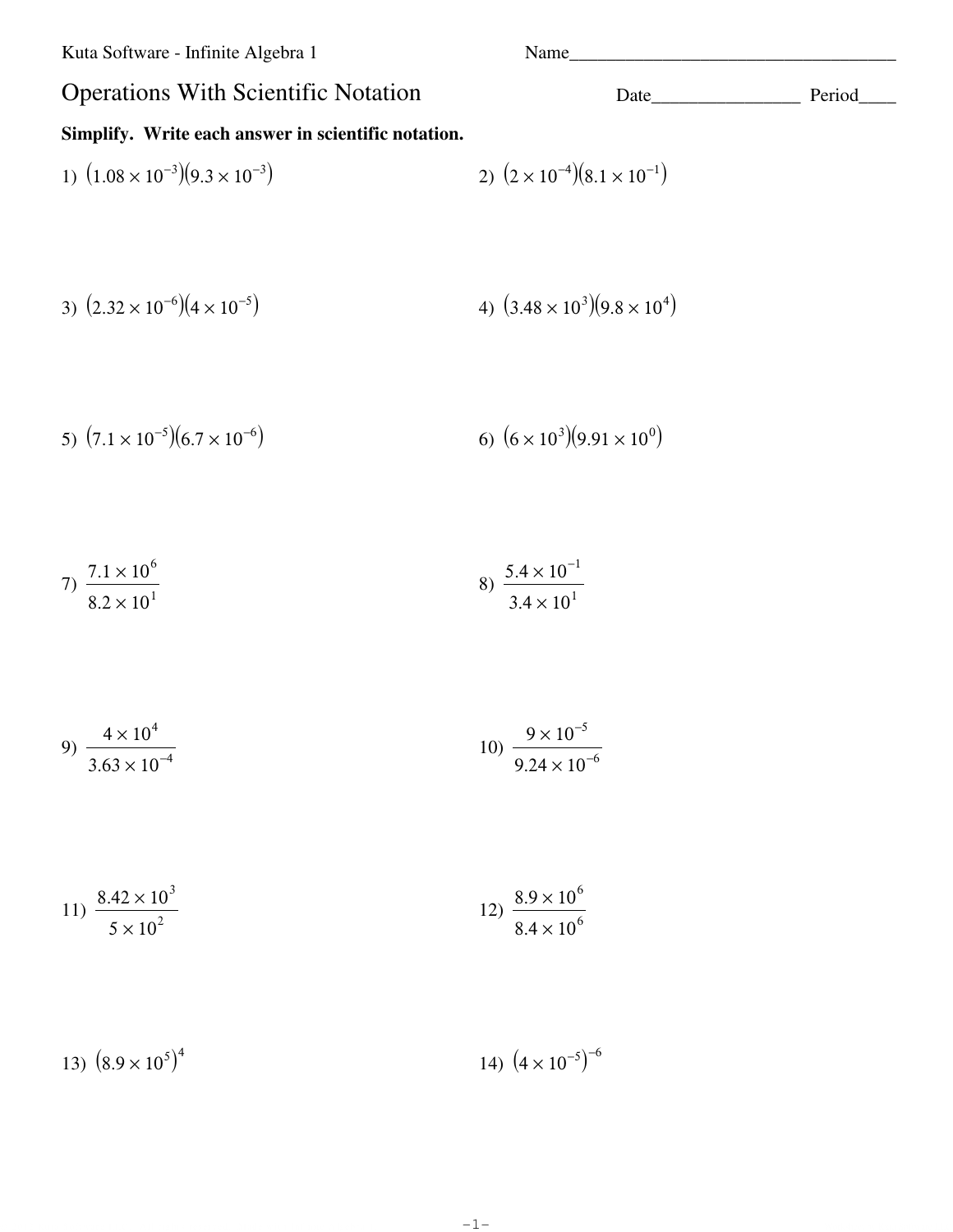15)  $(6 \times 10^{-5})^3$ 16)  $(6.3 \times 10^2)^{-6}$ 

17) 
$$
(5.21 \times 10^{-5})^2
$$
 18)  $(2.4 \times 10^{-5})^4$ 

$$
19) \frac{3 \times 10^{-2}}{8 \times 10^{-1}}
$$
  
20) 
$$
\frac{4.1 \times 10^{4}}{1.28 \times 10^{-5}}
$$

$$
21) \frac{1.91 \times 10^3}{5 \times 10^{-4}}
$$
  

$$
22) \frac{1.62 \times 10^{-6}}{5.3 \times 10^6}
$$

$$
23) \frac{3.59 \times 10^{-2}}{2.22 \times 10^{1}}
$$
 
$$
24) \left(8.8 \times 10^{-5}\right)^{-5}
$$

$$
25)\frac{6 \times 10^{-3}}{8.08 \times 10^{-2}}
$$
\n
$$
26)\left(3.5 \times 10^{-2}\right)\left(9 \times 10^{4}\right)
$$

27) 
$$
(8.8 \times 10^2)(2.25 \times 10^{-2})
$$
  
28)  $\frac{1.18 \times 10^{-4}}{3 \times 10^0}$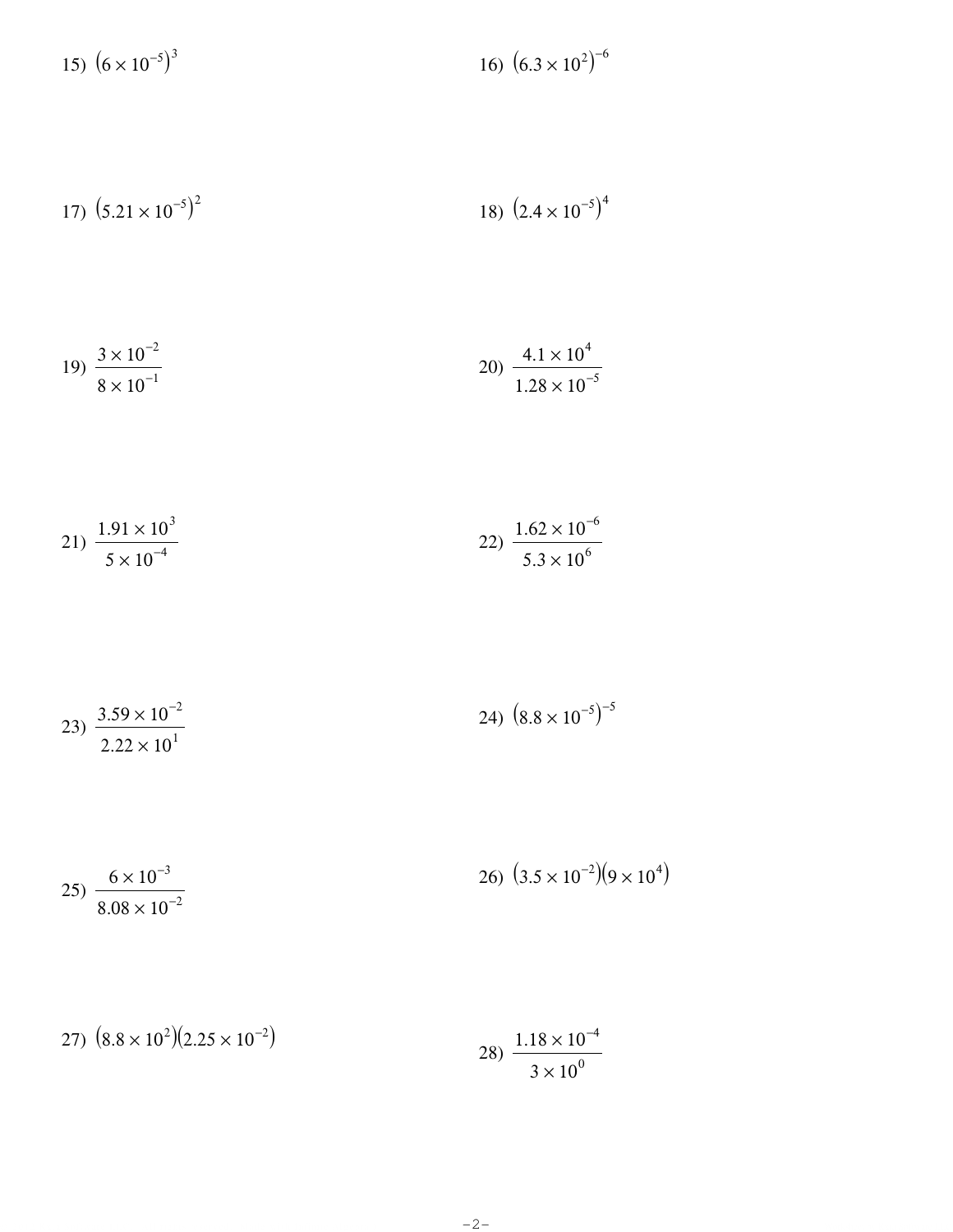Kuta Software - Infinite Algebra 1

## Name